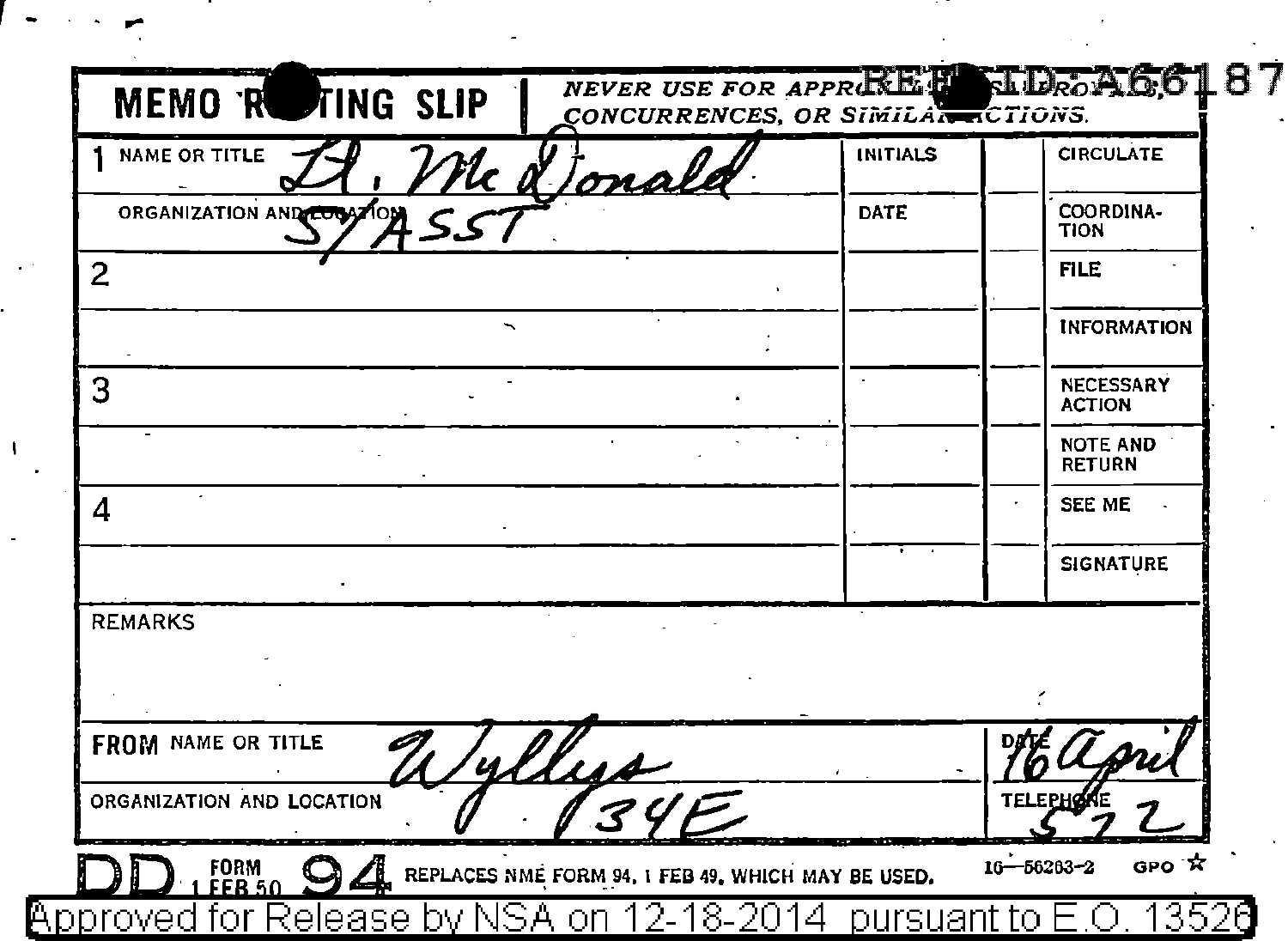#### ID: A66187 **REF**

AR 55-117 CNO Ltr Ser 2122P40 AFR 75-12

DEPARTMENTS OF THE ARMY. THE NAVY. AND THE AIR FORCE

**ARMY REGULATIONS** No. 55-117 **CNO LETTER SERIAL 2122P40** AIR FORCE REGULATION No. 75-12

WASHINGTON 25, D. C., 23 January 1951

# TRANSPORTATION AND TRAVEL

## POLICY GOVERNING PASSENGER TRAVEL TO, FROM, AND BETWEEN AREAS BEYOND CONTINENTAL UNITED STATES

|  |  |                        | <b>Example 2018</b> 2019 12:30 Paragraph |
|--|--|------------------------|------------------------------------------|
|  |  |                        |                                          |
|  |  | <b>TERRITA COMPANY</b> |                                          |

 $\pm$  1. General,—a. The policies contained herein govern the transportation of all persons of the Department of Defense (military; civilian employees, and dependents of both) traveling at Government expense to, from, and between areas beyond the continental United States.

b. All orders or other travel instructions which authorize a choice or determination between more than one mode of travel will be interpreted by both the traveler and transportation officials in accordance with these regulations.  $\sim$  .

c. It is intended that Government transportation be utilized when it is available and meets the requirements of the services. single special

d. When transportation by both Military Air Transport Service (MATS) and Military Sea Transportation Service (MSTS) or military land transportation is available, it is not desirable to prescribe the use of one means in preference to the other. In cases where two or more media are equally available, the service (or transportation officers thereof) sponsoring the travel will determine the media to be used, giving due consideration to all the facts in the case, including the desires of the traveler.

2. Use and nonuse of Government transportation.--- a. When Government transportation (MATS or MSTS or military land transportation) is available, its use will not be required if it-

(1) Is medically contraindicated.

(2) Does not meet the exigencies of the service.

(3) Would separate a family who would otherwise travel together.

b. When MATS is the only Government transportation available, and subject to the provisions of  $a$  above--

(1) Military personnel and civilian employees will be required to utilize MATS facilities, provided that female personnel be required to utilize MATS facilities only if such facilities are suitable and adequate as defined in paragraph 30.

AGO 2734B-Jan. 900678°-51